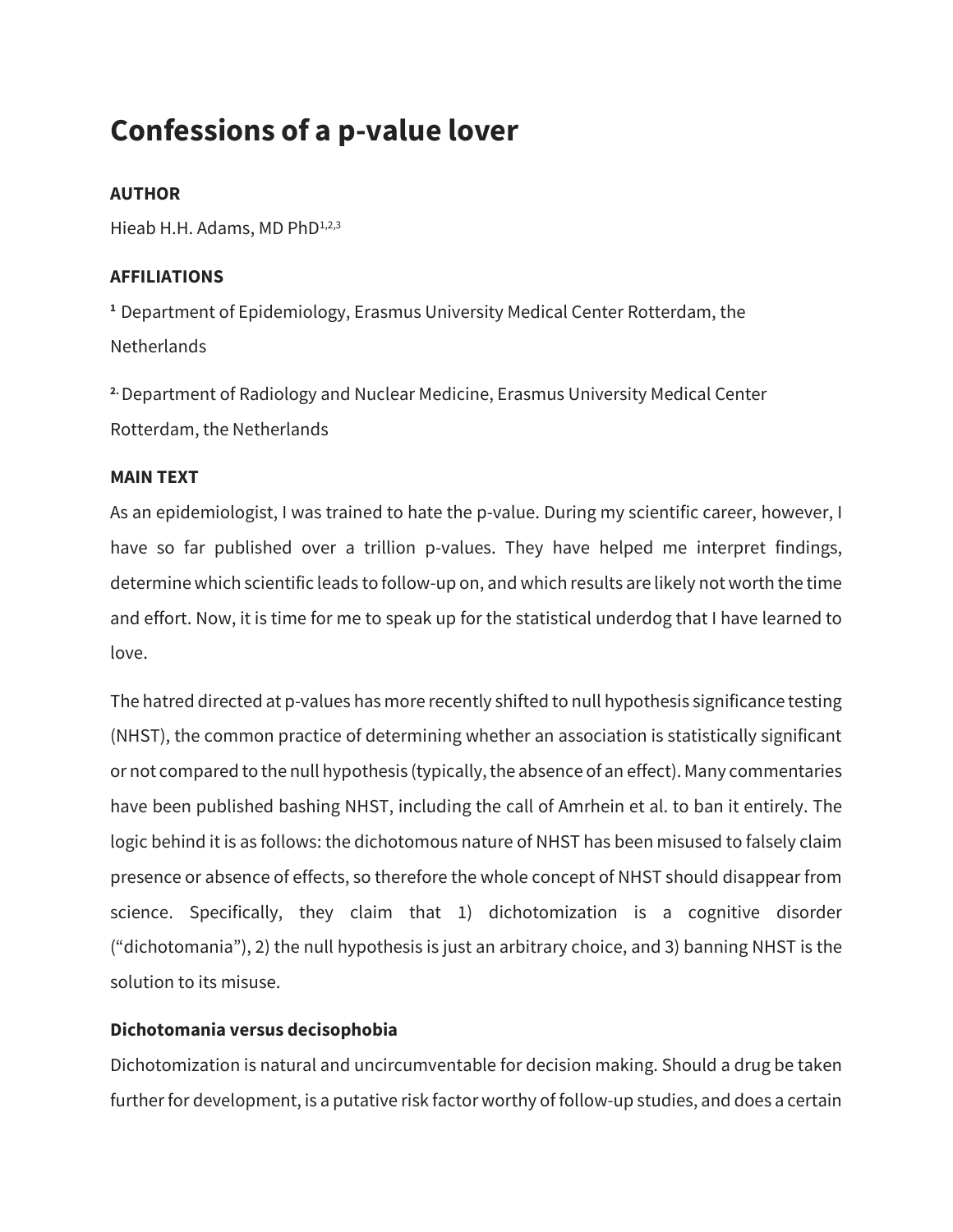genetic variant warrant replication? This is not dichotomania. These are yes/no decisions for which there is no middle ground; the end result can be one of only two options. The authors call for embracing uncertainty, but fail to see that research is done to achieve exactly the opposite: we want to be as informed as possible when making yes/no scientific and policy decisions. Decisions can turn out to be wrong, because there will always remain uncertainty, but this should not paralyze research through decisophobia.

#### **The null: more than just a number**

Singling out the null makes perfect sense, since this is the default option for most studies. Most drugs in development won't have an effect on your particular outcome. Most putative risk factors will turn out not to be one. Most genetic variants do not influence your trait of interest. NHST is a crucial step in the process to arrive at certainty, as one of several criteria to decide whether a scientific lead is worth pursuing or not. While the scaremongering around NHST suggests so, in fact no healthcare policy has ever been based on a mere glance at whether p<0.05. Replication, cost-benefit analyses, and synthesis of information from various sources has been key and will remain so in the future. And NHST is a part of this.

#### **Scapegoating of NHST**

The authors argue that NHST should be banned to solve these problems, except for "specialized" situations – a caveat that will immediately make a careful reader question whether NHST is truly the cause of the problem. If some situations warrant NHST, then clearly NHST should not be blindly banned.

The authors mention many problems with NHST. First, there is not a big difference between drug A with p=0.051 and drug B with p=0.049, so why make the distinction? Obviously, comparing drug A and B head-to-head would not show a large difference, and any person could intuitively – and statistically – come to this conclusion. It is important to note that using NHST p-values, which test drugs against the null, to then compare drugs to one another is a misuse of NHST, since a separate statistical test would be required to test the *difference* between drugs A and B – and this would lead you to the correct conclusion of there being no difference between the two drugs. But putting this aside, are p-values falling just on opposite sides of the